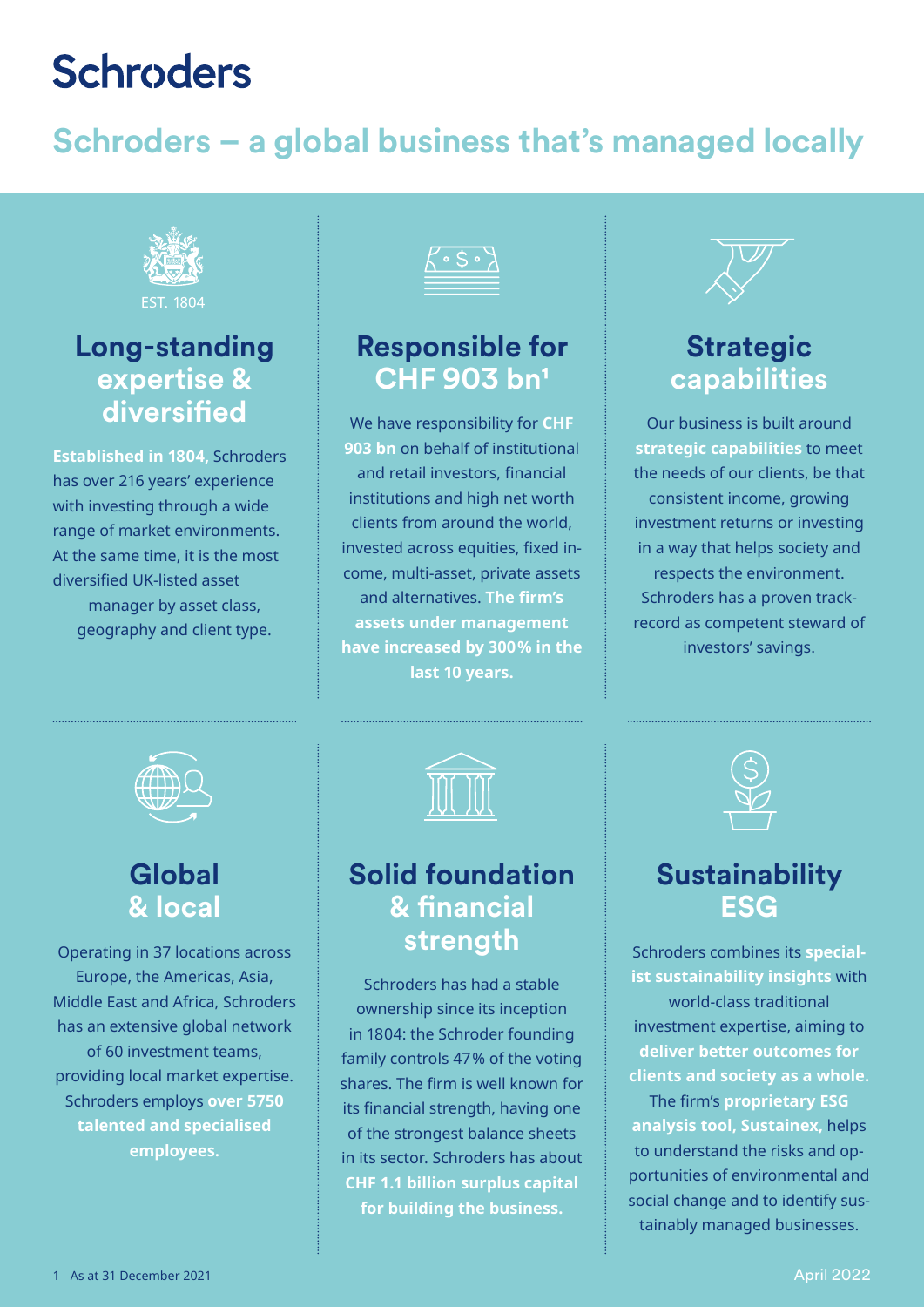# **[Schroders strategic focus](https://www.schroders.com/en/ch/asset-management/strategic-capabilities/schroders-investment-capabilities/)**

**Combining our commitment to active management and focus on sustainability, our strategic capabilities are designed to deliver positive outcomes for our clients.**

#### **Solutions**

Increasing investment certainty, intelli[gently. Provision of complete solutions](https://www.schroders.com/en/ch/asset-management/strategic-capabilities/risk-managed-solutions/)  and partnerships, including liability offsets and risk mitigation.

#### **Private Assets <sup>2</sup>**

[Accessing specialist investment oppor](https://www.schroders.com/en/ch/asset-management/strategic-capabilities/private-assets/)tunities available in private markets, such as private equity, real estate, infrastructure and impact investing.

– **4** important lines of business are based in CH: Private Equity, Insurance-Linked Securities, Real Estate and Impact Investing (BlueOrchard).

#### **[Multi-Asset](https://www.schroders.com/en/ch/asset-management/strategic-capabilities/multi-asset-solutions/)**

Helping build better outcomes.

#### **[Emerging Markets](https://www.schroders.com/en/ch/asset-management/strategic-capabilities/emerging-markets/)**

Helping capture emerging market growth with confidence.

# **Solutions [Private Assets](https://www.schroders.com/en/ch/asset-management/strategic-capabilities/schroders-investment-capabilities/) Alpha Equity Multi-Asset Sustainability Alternatives Emerging Credit Markets**

#### **Alpha Equity**

[Targeting higher active equity returns.](https://www.schroders.com/en/ch/asset-management/strategic-capabilities/alpha-equity/)

#### **Alternatives** Diversifying beyond

[traditional asset classes.](https://www.schroders.com/en/ch/asset-management/strategic-capabilities/alternatives/)

#### **Credit**

[Intelligently crafted fixed](https://www.schroders.com/en/ch/asset-management/strategic-capabilities/credit/)  income solutions.

#### **Sustainability**

- Sustainably delivering long-term value in a fast-changing world.
- **21** years of ESG integration
- **44** dedicated ESG specialists
- **2100** engagements in 2021
- Schroders supports the United Nations sustainable development goals (SDGs)
- achieved **100% ESG** integration [across our managed assets at the](https://www.schroders.com/en/ch/asset-management/sustainability/making-an-impact-through-sustainability/)  end of 2020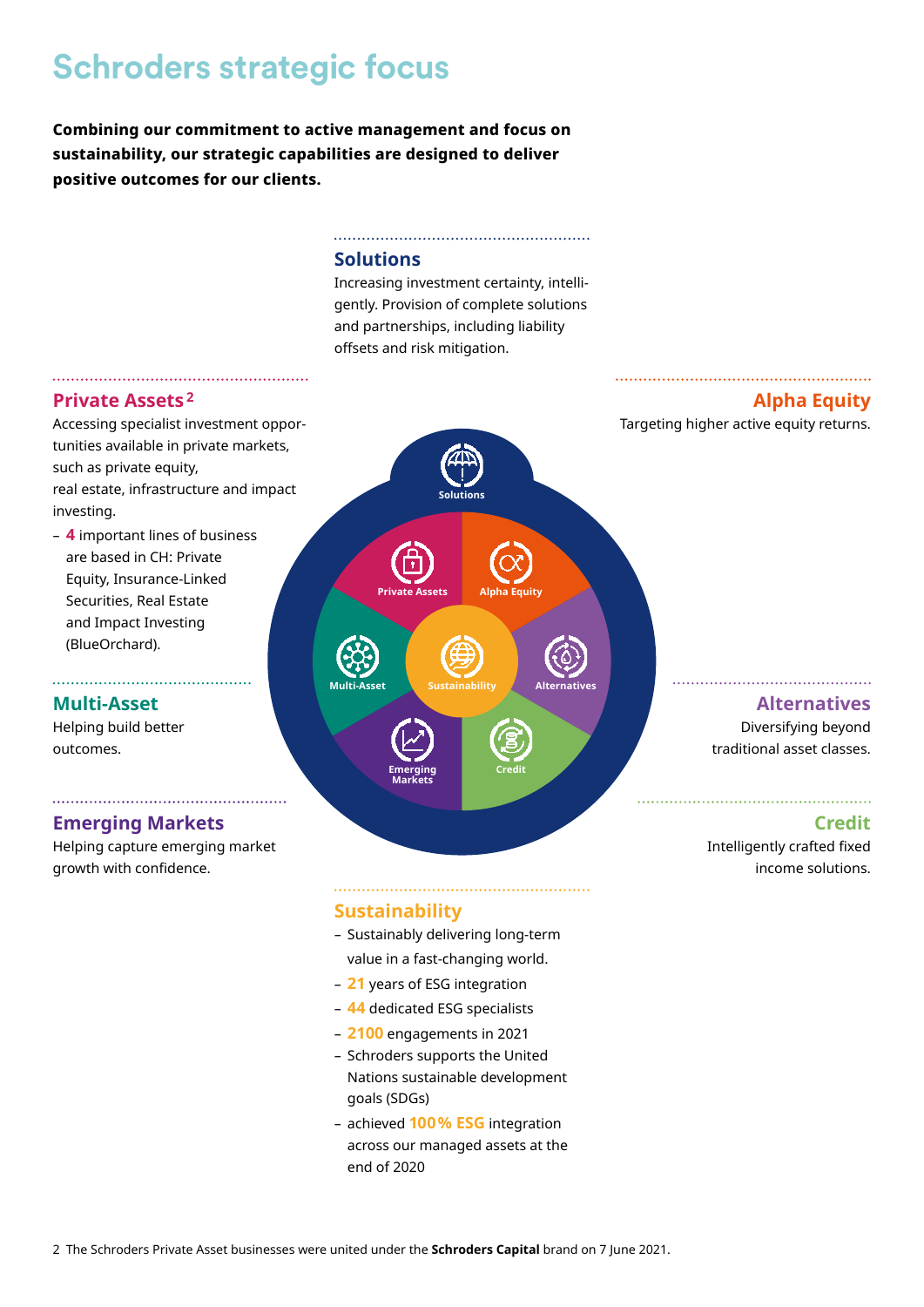# **Investment desks in Switzerland**

#### **Zurich based portfolio management**

#### **Private Equity3**

#### **Head | Rainer Ender**

- **• with Schroders for 5 years, having been with Adveq Holding for 18 years**
- **• 22 years finance industry experience**
- 100% focus on private equity
- Global investment strategy targeted at specialised investment opportunities
- Strong absolute and relative performance

#### **Insurance-Linked Securities (ILS) <sup>3</sup>**

#### **Head | Stephan Ruoff**

- **• with Schroders for 3 years**
- **• 26 years of finance industry experience, mostly in (re-)insurance**
- Great diversification an independent and pure risk premium
- ILS are very low duration fixed income

– Fairly compensated asset class

#### **Swiss & European Equities Head | Stefan Frischknecht**

#### **• with Schroders for 23 years**

- **• 28 years finance industry experience**
- Invest as long-term shareholders through a proven process
- Convincing track record for the past 16 years
- Expert team for small & mid caps; outstanding team stability

#### **Investment Wealth Management**

#### **Head | Giovanni Leonardo**

- **• with Schroders for 7 years**
- **• 27 years finance industry experience**
- Discretionary mandates
- Advisory mandates
- Private Equity co-investments for private clients & private equity support for family offices

#### **BlueOrchard <sup>3</sup>**

#### **CEO | Philipp Müller**

- **• with BlueOrchard for over 4 years**
- **• 17 years finance industry experience**
- Pioneer in microfinance and impact investing with proven 20 year track record
- Manager of world's first and largest commercial microfinance fund, offering impact investment solutions across asset classes
- Experienced investment team with local presence in emerging and frontier markets

#### **Real Estate <sup>3</sup>**

#### **Head | Roger Hennig**

- **• with Schroders for 13 years**
- **• 27 years finance industry experience**

- Attractive direct commercial real estate portfolios in Switzerland and Europe
- Long-term management with convincing track record
- Experienced investment and asset management teams with local presence

#### **Convertible Bonds Head | Peter Reinmuth**

- **• with Schroders for 8 years**
- **• 26 years finance industry experience**
- Downside protection is the first rule for wealth preservation
- Long-established and proven track record
- Highly dedicated and experienced investment team